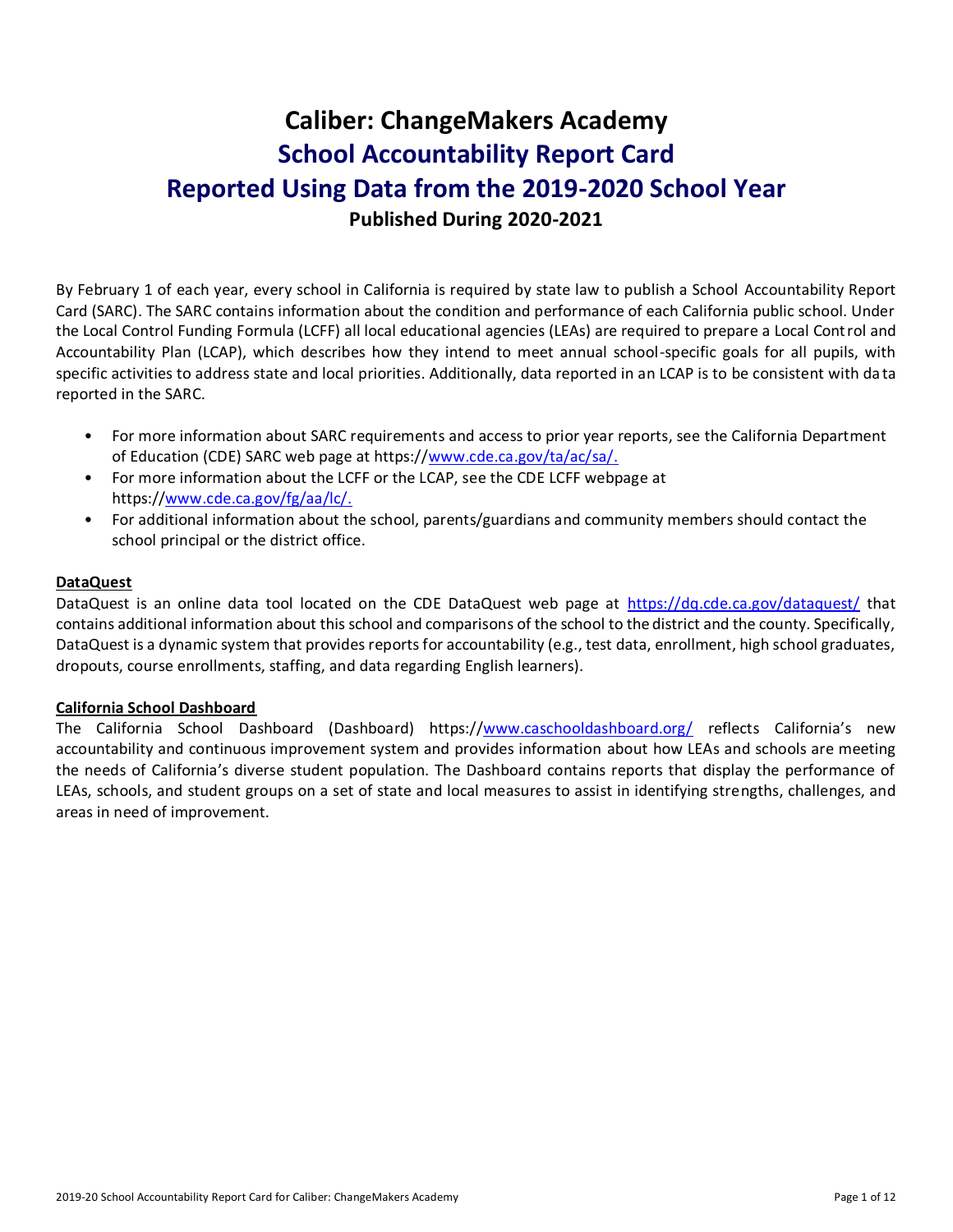# **About This School**

### **School Contact Information (School Year 2020-2021)**

| <b>Entity</b>                            | <b>Contact Information</b>                                |
|------------------------------------------|-----------------------------------------------------------|
| <b>School Name</b>                       | Caliber: ChangeMakers Academy                             |
| <b>Street</b>                            | 500 Oregon Street                                         |
| City, State, Zip                         | Vallejo, CA 94590                                         |
| <b>Phone Number</b>                      | 707-563-9827                                              |
| Principal                                | Ms. Rachael Weingarten, Ms. Aisha Ford, & Ms. Asha Canady |
| <b>Email Address</b>                     | info@calibercma.org                                       |
| Website                                  | www.calibercma.org                                        |
| <b>County-District-School (CDS) Code</b> | 48-70581-0134262                                          |

#### **District Contact Information (School Year 2020-2021)**

| Entity               | <b>Contact Information</b>            |  |  |  |
|----------------------|---------------------------------------|--|--|--|
| <b>District Name</b> | <b>Caliber Public Schools</b>         |  |  |  |
| <b>Phone Number</b>  | 707-563-9827                          |  |  |  |
| Superintendent       | Ric Zappa CSO, Caliber Public Schools |  |  |  |
| <b>Email Address</b> | info@calibercma.org                   |  |  |  |
| Website              | www.calibercma.org                    |  |  |  |

### **School Description and Mission Statement (School Year 2020-2021)**

Description: Caliber Public Schools are free, public, non-selective charter schools offering a rigorous, personalized, college preparatory education for Bay Area students. Caliber: Beta Academy, which opened in August 2014, currently serves approximately 900 TK-8 students at our campus in Richmond, CA.

Mission Statement - Caliber's Mission is to achieve educational equity by shifting the experiences, expectations and outcomes for students in historically underserved communities. Our strengths-based educational program validates, affirms, respects and supports students, families and staff members to reach their full potential.

Vision Statement - Caliber's Vision is rooted in student outcomes because we are an organization that puts students first. Caliber's vision is to develop each student's social-emotional abilities (HEART), which enables students to create a strong sense of self and sustain meaningful and healthy relationships. That social-emotional foundation enables all students to obtain the knowledge (SMART) and critical thinking skills (THINK) necessary to advocate (ACT) for themselves and the issues impacting them and their community.

We live out (HEART) through a robust social-emotional learning curriculum, the explicit tracking and measuring of socialemotional competencies, an ability-based response to behavior, and school-wide restorative mindsets and practices. We strengthen both (SMART) and (THINK) through a curriculum that's aligned to rigorous standards, and inquiry-based approach to instruction, differentiated practice, and coaching for all of our staff. Lastly, teach our students to (ACT) on their beliefs and ideas through projects that drive both awareness and action.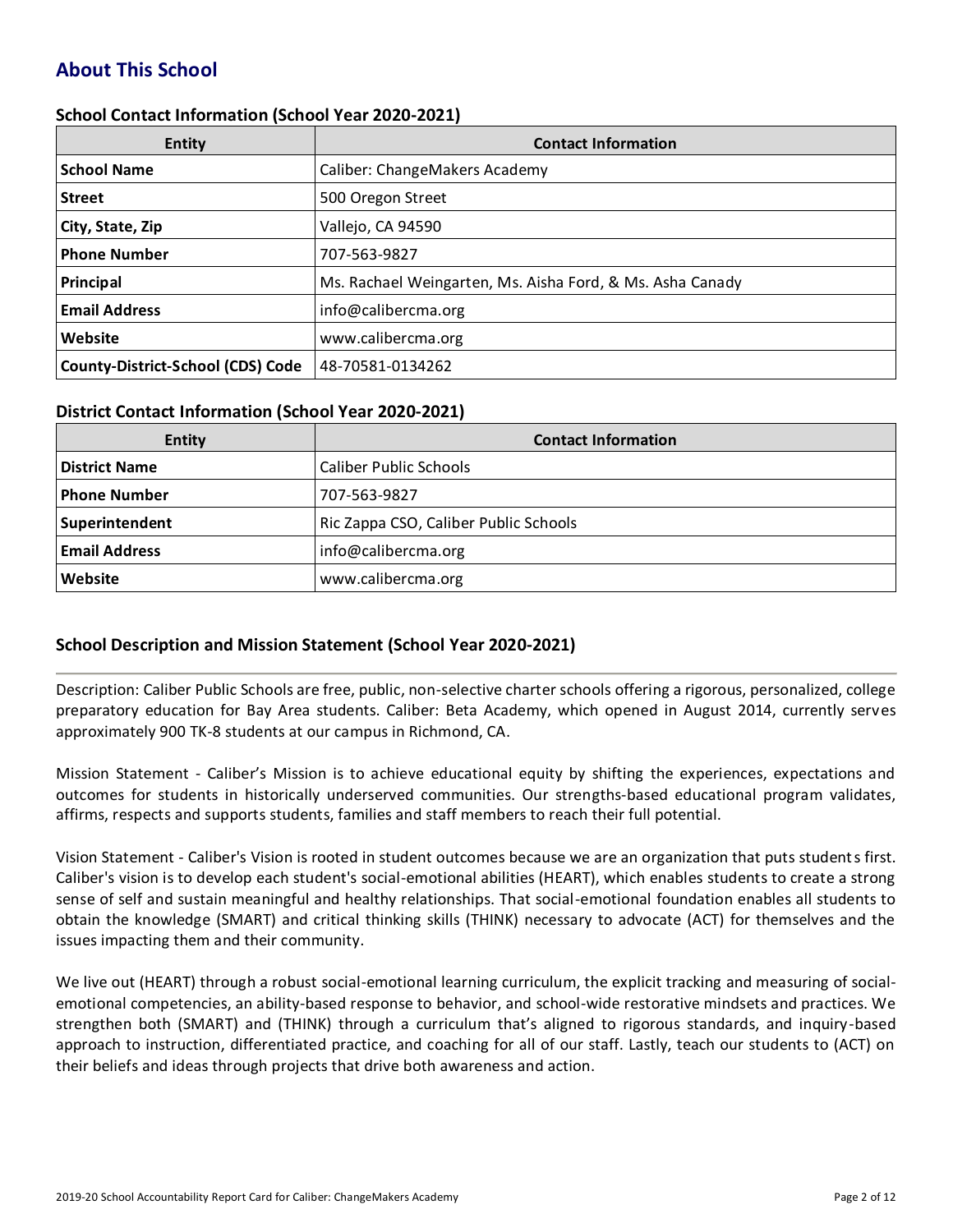### **Student Enrollment by Grade Level (School Year 2019-2020)**

| <b>Grade Level</b>      | <b>Number of Students</b> |
|-------------------------|---------------------------|
| Kindergarten            | 118                       |
| Grade 1                 | 105                       |
| Grade 2                 | 98                        |
| Grade 3                 | 105                       |
| Grade 4                 | 57                        |
| Grade 5                 | 51                        |
| Grade 6                 | 57                        |
| Grade 7                 | 90                        |
| Grade 8                 | 76                        |
| <b>Total Enrollment</b> | 757                       |

# **Student Enrollment by Student Group (School Year 2019-2020)**

| <b>Student Group</b>                   | <b>Percent of Total Enrollment</b> |
|----------------------------------------|------------------------------------|
| <b>Black or African American</b>       | 26.2                               |
| Asian                                  | 1.2                                |
| <b>Filipino</b>                        | 9                                  |
| <b>Hispanic or Latino</b>              | 45.6                               |
| Native Hawaiian or Pacific Islander    | 0.3                                |
| White                                  | 7.1                                |
| <b>Two or More Races</b>               | 9.9                                |
| <b>Socioeconomically Disadvantaged</b> | 65.7                               |
| <b>English Learners</b>                | 15.6                               |
| <b>Students with Disabilities</b>      | 11.6                               |
| <b>Foster Youth</b>                    | 0.3                                |
| <b>Homeless</b>                        |                                    |

# **A. Conditions of Learning**

### **State Priority: Basic**

The SARC provides the following information relevant to the State priority: Basic (Priority 1):

- Degree to which teachers are appropriately assigned and fully credentialed in the subject area and for the pupils they are teaching;
- Pupils have access to standards-aligned instructional materials; and
- School facilities are maintained in good repair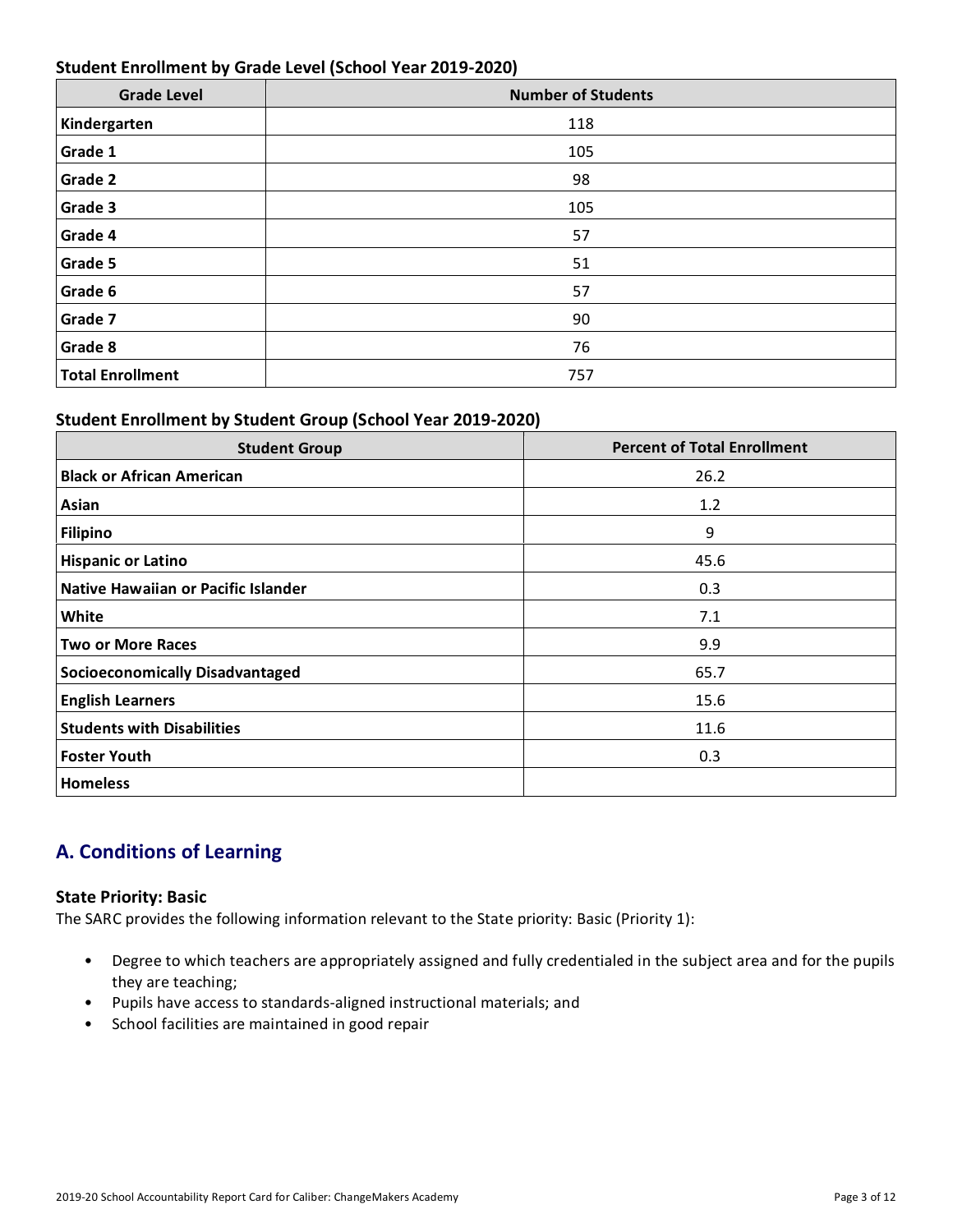### **Teacher Credentials**

| Teachers                                                           |     | <b>School</b><br>2019-20 | <b>School</b><br>2020-21 | <b>District</b><br>2020-21 |
|--------------------------------------------------------------------|-----|--------------------------|--------------------------|----------------------------|
| <b>With Full Credential</b>                                        | 14  | 28                       | 23                       | 23                         |
| <b>Without Full Credential</b>                                     | 19, | 8                        |                          |                            |
| Teaching Outside Subject Area of Competence (with full credential) | 0   |                          |                          |                            |

#### **Teacher Misassignments and Vacant Teacher Positions**

| TCQCIICI INIISQSINIIIIICHIS QHQ VQCQIII I CQCIICI I OSIIIOHS |                 |         |         |  |  |  |
|--------------------------------------------------------------|-----------------|---------|---------|--|--|--|
| Indicator                                                    | 2018-19         | 2019-20 | 2020-21 |  |  |  |
| <b>Misassignments of Teachers of English Learners</b>        | 18, including 5 | 12      | 10      |  |  |  |
| Total Teacher Misassignments*                                | 19              | 14      | 11      |  |  |  |
| Vacant Teacher Positions                                     |                 |         |         |  |  |  |

Note: "Misassignments" refers to the number of positions filled by teachers who lack legal authorization to teach that grade level, subject area, student group, etc.<br>\*Total Teacher Misassignments includes the number of Mis \*Total Teacher Misassignments includes the number of Misassignments of Teachers of English Learners.

# **Quality, Currency, Availability of Textbooks and Other Instructional Materials (School Year 2020-2021)**

#### **Year and month in which data were collected:** December 2020

Caliber's curriculum relies heavily on the use of adaptive instructional software instead of traditional textbooks. As a result, the materials reported here include many software tools that we use in different areas of our curriculum. In addition to the many instructional benefits of using software such as this (e.g., permitting highly personalized instruction), the school also benefits because the software is automatically updated over time, and is easily available to all students. As a result, all students have access to the most recent versions at all times.

| <b>Subject</b>               | <b>Textbooks and Other Instructional</b><br><b>Materials/year of Adoption</b>                                                                                                                                                               | <b>From Most</b><br>Recent<br><b>Adoption?</b> | <b>Percent Students</b><br><b>Lacking Own</b><br><b>Assigned Copy</b> |  |
|------------------------------|---------------------------------------------------------------------------------------------------------------------------------------------------------------------------------------------------------------------------------------------|------------------------------------------------|-----------------------------------------------------------------------|--|
| <b>Reading/Language Arts</b> | Match Fishtank ELA<br>Achievement First Open Source ELA<br><b>STEP Reading Assessment</b><br>Lucy Caulkins: Units of Study in Opinion,<br>Information, and Narrative Writing<br>Lexia Core5<br>Raz Kids Reading A-Z<br>Essay Pop<br>Newsela | Yes                                            | 0.0                                                                   |  |
| <b>Mathematics</b>           | Eureka Engage NY<br>Illustrative Mathematics OpenUp Resources<br>Zearn<br>Khan Academy                                                                                                                                                      | Yes                                            | 0.0                                                                   |  |
| <b>Science</b>               | <b>Amplify Science</b><br><b>Mystery Science</b>                                                                                                                                                                                            | <b>Yes</b>                                     | 0.0                                                                   |  |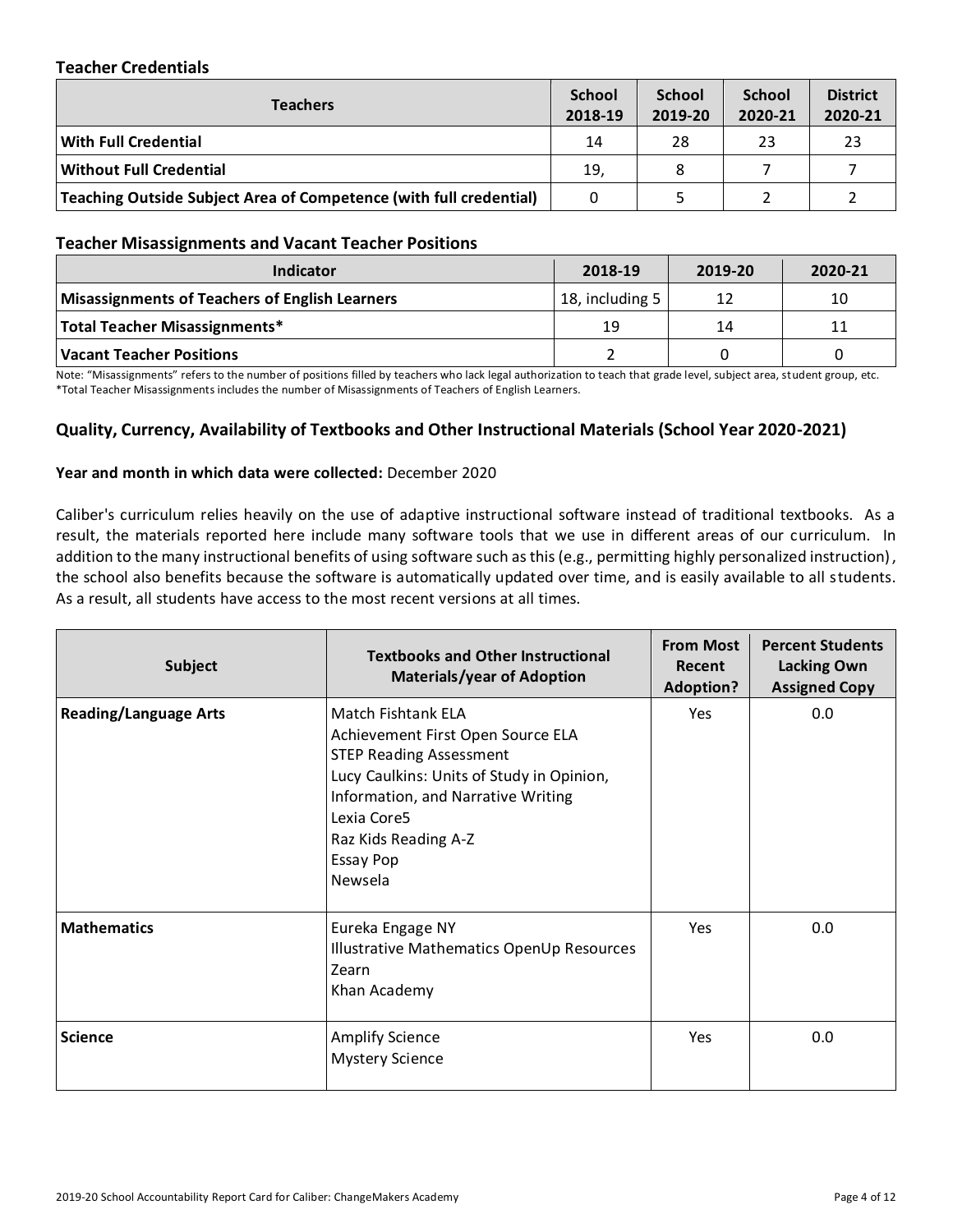| <b>Subject</b>                    | <b>Textbooks and Other Instructional</b><br><b>Materials/year of Adoption</b> | <b>From Most</b><br>Recent<br><b>Adoption?</b> | <b>Percent Students</b><br><b>Lacking Own</b><br><b>Assigned Copy</b> |  |
|-----------------------------------|-------------------------------------------------------------------------------|------------------------------------------------|-----------------------------------------------------------------------|--|
| <b>History-Social Science</b>     | <b>Success Academy History</b><br>DBQ curriculum<br><b>Teaching Tolerance</b> | <b>Yes</b>                                     | 0.0                                                                   |  |
| <b>Health</b>                     | KidFit                                                                        |                                                | 0.0                                                                   |  |
| <b>Visual and Performing Arts</b> | Computer Science Liberatory Design<br>Kodable                                 |                                                | 0.0                                                                   |  |

Note: Cells with N/A values do not require data.

### **School Facility Conditions and Planned Improvements**

Caliber: ChangeMakers Academy moved into a leased, private facility in 2018 after having occupied a Vallejo City Unified School District (VCUSD) provided Prop 39 facility during most of the 2017-18 school year.

Caliber: ChangeMakers Academy has not conducted a formal FIT report on the new facility (which was newly construction in 2018), but we have made a subjective assessment of the facility conditions below.

Caliber maintains responsibility for ensuring the day-to-day cleanliness of the facility. The school custodial staff carries out daily cleaning schedules to ensure a clean and safe school.

### **School Facility Good Repair Status**

Using the **most recently collected** FIT data (or equivalent), provide the following:

- Determination of repair status for systems listed
- Description of any needed maintenance to ensure good repair
- The year and month in which the data were collected
- The rate for each system inspected
- The overall rating

#### **Year and month of the most recent FIT report:** n/a, see below

| <b>System Inspected</b>                                             | <b>Rating</b> | <b>Repair Needed and Action Taken or Planned</b> |
|---------------------------------------------------------------------|---------------|--------------------------------------------------|
| <b>Systems: Gas Leaks,</b><br><b>Mechanical/HVAC, Sewer</b>         | Good          |                                                  |
| <b>Interior: Interior Surfaces</b>                                  | Good          |                                                  |
| <b>Cleanliness: Overall Cleanliness,</b><br>Pest/Vermin Infestation | Good          |                                                  |
| <b>Electrical: Electrical</b>                                       | Good          |                                                  |
| Restrooms/Fountains: Restrooms,<br>Sinks/Fountains                  | Good          |                                                  |
| Safety: Fire Safety, Hazardous<br><b>Materials</b>                  | Good          |                                                  |
| <b>Structural: Structural Damage,</b><br><b>Roofs</b>               | Good          |                                                  |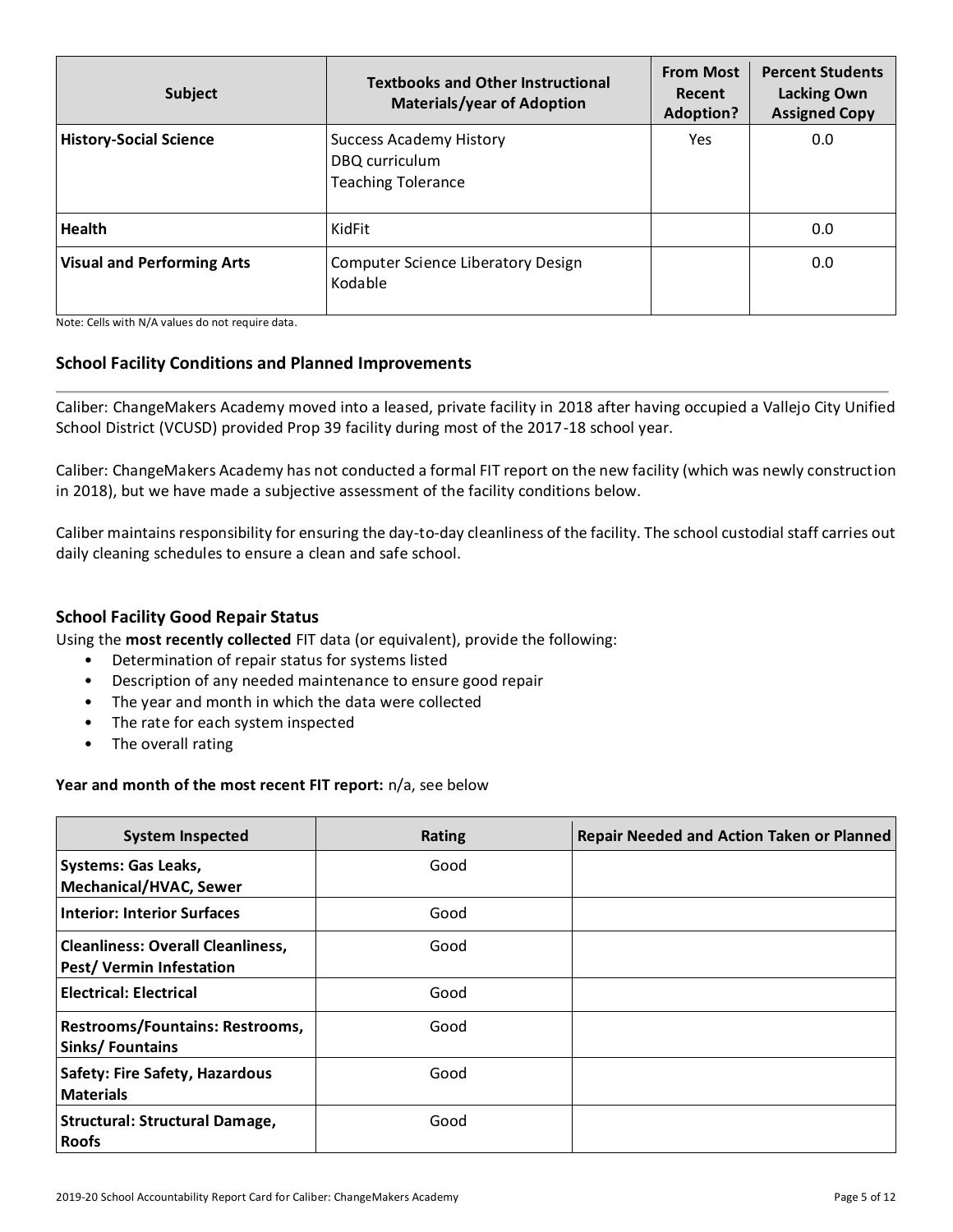| <b>System Inspected</b>                                                              | Rating | <b>Repair Needed and Action Taken or Planned</b> |
|--------------------------------------------------------------------------------------|--------|--------------------------------------------------|
| <b>External: Playground/School</b><br>Grounds, Windows/<br><b>Doors/Gates/Fences</b> | Fair   |                                                  |
| <b>Overall Rating</b>                                                                | Good   |                                                  |

# **B. Pupil Outcomes**

### **State Priority: Pupil Achievement**

The SARC provides the following information relevant to the State priority: Pupil Achievement (Priority 4):

- **Statewide assessments** (i.e., California Assessment of Student Performance and Progress [CAASPP] System, which includes the Smarter Balanced Summative Assessments for students in the general education population and the California Alternate Assessments [CAAs] for English language arts/literacy [ELA] and mathematics given in grades three through eight and grade eleven. Only eligible students may participate in the administration of the CAAs. CAAs items are aligned with alternate achievement standards, which are linked with the Common Core State Standards [CCSS] for students with the most significant cognitive disabilities); and
- The percentage of students who have successfully completed courses that satisfy the requirements for entrance to the University of California and the California State University, or career technical education sequences or programs of study.

# **CAASPP Test Results in ELA and Mathematics for All Students Grades Three through Eight and Grade Eleven**

#### **Percentage of Students Meeting or Exceeding the State Standard**

| <b>Subject</b>                                                       | <b>School</b><br>2018-19 | <b>School</b><br>2019-20 | <b>District</b><br>2018-19 | <b>District</b><br>2019-20 | <b>State</b><br>2018-19 | <b>State</b><br>2019-20 |
|----------------------------------------------------------------------|--------------------------|--------------------------|----------------------------|----------------------------|-------------------------|-------------------------|
| <b>English Language Arts/Literacy</b><br>$\vert$ (grades 3-8 and 11) | 43                       | N/A                      | 32                         | N/A                        | 50                      | N/A                     |
| <b>Mathematics</b><br>$\vert$ (grades 3-8 and 11)                    | 27                       | N/A                      | 22                         | N/A                        | 39                      | N/A                     |

Note: Cells with N/A values do not require data.

Note: The 2019-2020 data are not available. Due to the COVID-19 pandemic, Executive Order N-30-20 was issued which waived the requirement for statewide testing for the 2019-2020 school year.

Note: Percentages are not calculated when the number of students tested is ten or less, either because the number of students in this category is too small for statistical accuracy or to protect student privacy.

Note: ELA and mathematics test results include the Smarter Balanced Summative Assessment and the CAA. The "Percent Met or Exceeded" is calculated by taking the total number of students who met or exceeded the standard on the Smarter Balanced Summative Assessment plus the total number of students who met the standard (i.e., achieved Level 3-Alternate) on the CAAs divided by the total number of students who participated in both assessments.

# **CAASPP Test Results in ELA by Student Group Grades Three through Eight and Grade Eleven (School Year 2019-2020)**

| <b>Student Group</b>             | <b>Total</b><br><b>Enrollment</b> | <b>Number</b><br><b>Tested</b> | Percent<br><b>Tested</b> | Percent<br><b>Not</b><br><b>Tested</b> | Percent<br>Met or<br><b>Exceeded</b> |
|----------------------------------|-----------------------------------|--------------------------------|--------------------------|----------------------------------------|--------------------------------------|
| <b>All Students</b>              | N/A                               | N/A                            | N/A                      | N/A                                    | N/A                                  |
| Male                             | N/A                               | N/A                            | N/A                      | N/A                                    | N/A                                  |
| Female                           | N/A                               | N/A                            | N/A                      | N/A                                    | N/A                                  |
| <b>Black or African American</b> | N/A                               | N/A                            | N/A                      | N/A                                    | N/A                                  |
| American Indian or Alaska Native | N/A                               | N/A                            | N/A                      | N/A                                    | N/A                                  |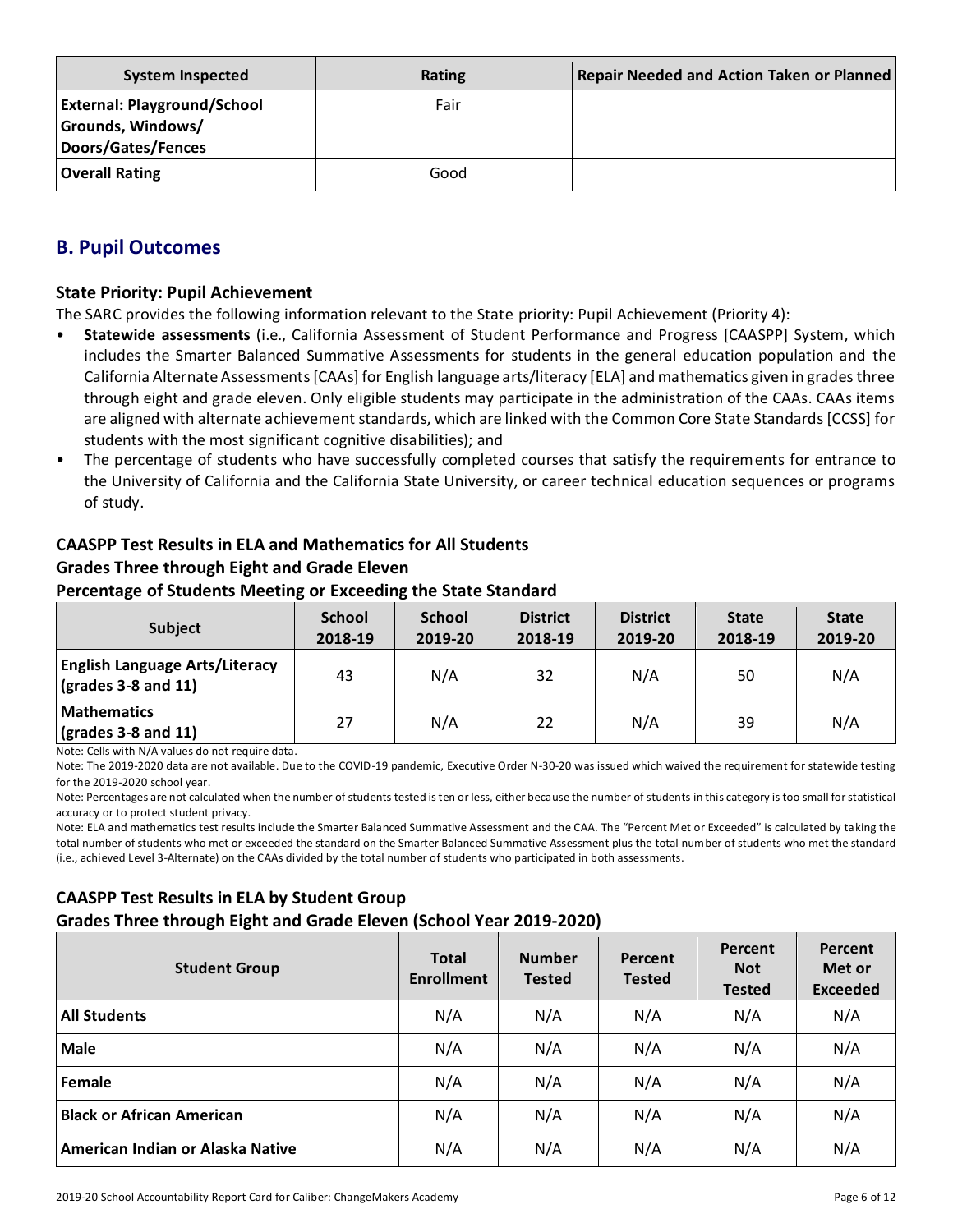| <b>Student Group</b>                                 | <b>Total</b><br><b>Enrollment</b> | <b>Number</b><br><b>Tested</b> | Percent<br><b>Tested</b> | Percent<br><b>Not</b><br><b>Tested</b> | Percent<br>Met or<br><b>Exceeded</b> |
|------------------------------------------------------|-----------------------------------|--------------------------------|--------------------------|----------------------------------------|--------------------------------------|
| Asian                                                | N/A                               | N/A                            | N/A                      | N/A                                    | N/A                                  |
| <b>Filipino</b>                                      | N/A                               | N/A                            | N/A                      | N/A                                    | N/A                                  |
| <b>Hispanic or Latino</b>                            | N/A                               | N/A                            | N/A                      | N/A                                    | N/A                                  |
| Native Hawaiian or Pacific Islander                  | N/A                               | N/A                            | N/A                      | N/A                                    | N/A                                  |
| White                                                | N/A                               | N/A                            | N/A                      | N/A                                    | N/A                                  |
| <b>Two or More Races</b>                             | N/A                               | N/A                            | N/A                      | N/A                                    | N/A                                  |
| <b>Socioeconomically Disadvantaged</b>               | N/A                               | N/A                            | N/A                      | N/A                                    | N/A                                  |
| <b>English Learners</b>                              | N/A                               | N/A                            | N/A                      | N/A                                    | N/A                                  |
| <b>Students with Disabilities</b>                    | N/A                               | N/A                            | N/A                      | N/A                                    | N/A                                  |
| <b>Students Receiving Migrant Education Services</b> | N/A                               | N/A                            | N/A                      | N/A                                    | N/A                                  |
| <b>Foster Youth</b>                                  | N/A                               | N/A                            | N/A                      | N/A                                    | N/A                                  |
| <b>Homeless</b>                                      | N/A                               | N/A                            | N/A                      | N/A                                    | N/A                                  |

Note: Cells with N/A values do not require data.

Note: The 2019-2020 data are not available. Due to the COVID-19 pandemic, Executive Order N-30-20 was issued which waived the requirement for statewide testing for the 2019-2020 school year.

# **CAASPP Test Results in Mathematics by Student Group Grades Three through Eight and Grade Eleven (School Year 2019-2020)**

| <b>Student Group</b>                   | <b>Total</b><br><b>Enrollment</b> | <b>Number</b><br><b>Tested</b> | Percent<br><b>Tested</b> | Percent<br><b>Not</b><br><b>Tested</b> | Percent<br>Met or<br><b>Exceeded</b> |
|----------------------------------------|-----------------------------------|--------------------------------|--------------------------|----------------------------------------|--------------------------------------|
| <b>All Students</b>                    | N/A                               | N/A                            | N/A                      | N/A                                    | N/A                                  |
| <b>Male</b>                            | N/A                               | N/A                            | N/A                      | N/A                                    | N/A                                  |
| Female                                 | N/A                               | N/A                            | N/A                      | N/A                                    | N/A                                  |
| <b>Black or African American</b>       | N/A                               | N/A                            | N/A                      | N/A                                    | N/A                                  |
| American Indian or Alaska Native       | N/A                               | N/A                            | N/A                      | N/A                                    | N/A                                  |
| Asian                                  | N/A                               | N/A                            | N/A                      | N/A                                    | N/A                                  |
| <b>Filipino</b>                        | N/A                               | N/A                            | N/A                      | N/A                                    | N/A                                  |
| <b>Hispanic or Latino</b>              | N/A                               | N/A                            | N/A                      | N/A                                    | N/A                                  |
| Native Hawaiian or Pacific Islander    | N/A                               | N/A                            | N/A                      | N/A                                    | N/A                                  |
| White                                  | N/A                               | N/A                            | N/A                      | N/A                                    | N/A                                  |
| <b>Two or More Races</b>               | N/A                               | N/A                            | N/A                      | N/A                                    | N/A                                  |
| <b>Socioeconomically Disadvantaged</b> | N/A                               | N/A                            | N/A                      | N/A                                    | N/A                                  |
| <b>English Learners</b>                | N/A                               | N/A                            | N/A                      | N/A                                    | N/A                                  |
| <b>Students with Disabilities</b>      | N/A                               | N/A                            | N/A                      | N/A                                    | N/A                                  |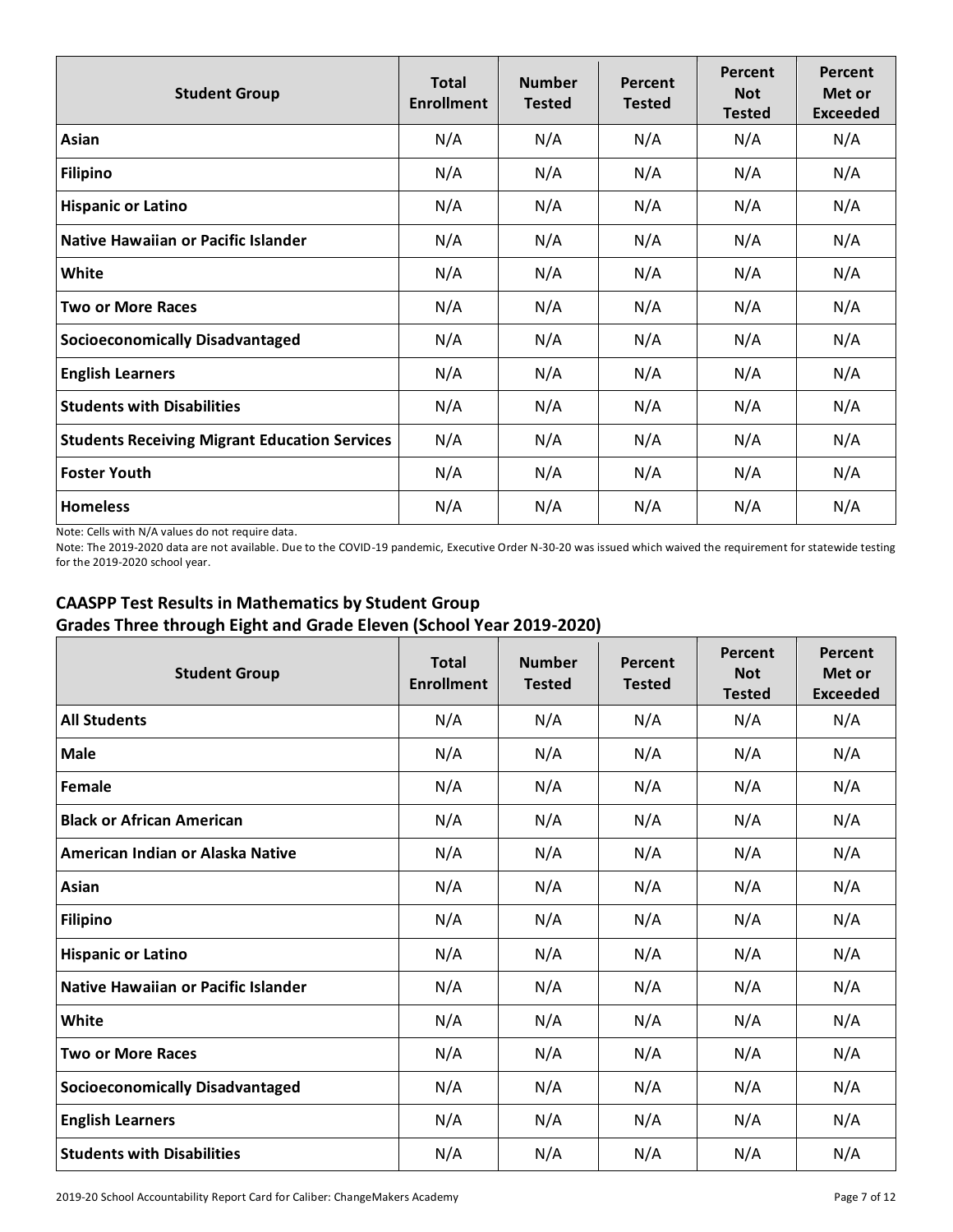| <b>Student Group</b>                                 | <b>Total</b><br><b>Enrollment</b> | <b>Number</b><br><b>Tested</b> | Percent<br><b>Tested</b> | Percent<br><b>Not</b><br><b>Tested</b> | Percent<br>Met or<br><b>Exceeded</b> |
|------------------------------------------------------|-----------------------------------|--------------------------------|--------------------------|----------------------------------------|--------------------------------------|
| <b>Students Receiving Migrant Education Services</b> | N/A                               | N/A                            | N/A                      | N/A                                    | N/A                                  |
| <b>Foster Youth</b>                                  | N/A                               | N/A                            | N/A                      | N/A                                    | N/A                                  |
| <b>Homeless</b>                                      | N/A                               | N/A                            | N/A                      | N/A                                    | N/A                                  |

Note: Cells with N/A values do not require data.

Note: The 2019-2020 data are not available. Due to the COVID-19 pandemic, Executive Order N-30-20 was issued which waived the requirement for statewide testing for the 2019-2020 school year.

# **CAASPP Test Results in Science for All Students Grades Five, Eight, and High School**

### **Percentage of Students Meeting or Exceeding the State Standard**

| <b>Subject</b>                        | <b>School</b> | <b>School</b> | <b>District</b> | <b>District</b> | <b>State</b> | <b>State</b> |
|---------------------------------------|---------------|---------------|-----------------|-----------------|--------------|--------------|
|                                       | 2018-19       | 2019-20       | 2018-19         | 2019-20         | 2018-19      | 2019-20      |
| Science (grades 5, 8 and high school) | 21            | N/A           | 15              | N/A             | 30           | N/A          |

Note: Cells with N/A values do not require data.

Note: The 2019-2020 data are not available. Due to the COVID-19 pandemic, Executive Order N-30-20 was issued which waived the requirement for statewide testing for the 2019-2020 school year.

Note: The new California Science Test (CAST) was first administered operationally in the 2018-2019 school year.

### **State Priority: Other Pupil Outcomes**

The SARC provides the following information relevant to the State priority: Other Pupil Outcomes (Priority 8):

Pupil outcomes in the subject areas of physical education.

### **California Physical Fitness Test Results (School Year 2019-2020)**

| Grade Level | <b>Percentage of Students</b><br><b>Meeting Four of Six</b><br><b>Fitness Standards</b> | <b>Percentage of Students</b><br><b>Meeting Five of Six</b><br><b>Fitness Standards</b> | <b>Percentage of Students</b><br><b>Meeting Six of Six</b><br><b>Fitness Standards</b> |  |
|-------------|-----------------------------------------------------------------------------------------|-----------------------------------------------------------------------------------------|----------------------------------------------------------------------------------------|--|
|             | N/A                                                                                     | N/A                                                                                     | N/A                                                                                    |  |
|             | N/A                                                                                     | N/A                                                                                     | N/A                                                                                    |  |
| q           | N/A                                                                                     | N/A                                                                                     | N/A                                                                                    |  |

Note: Cells with N/A values do not require data.

Note: The 2019–2020 data are not available. Due to the COVID-19 pandemic, Executive Order N-56-20 was issued which waived the requirement to administer the physical fitness performance test for the 2019–2020 school year.

# **C. Engagement**

#### **State Priority: Parental Involvement**

The SARC provides the following information relevant to the State priority: Parental Involvement (Priority 3):

• Efforts the school district makes to seek parent input in making decisions for the school district and each school site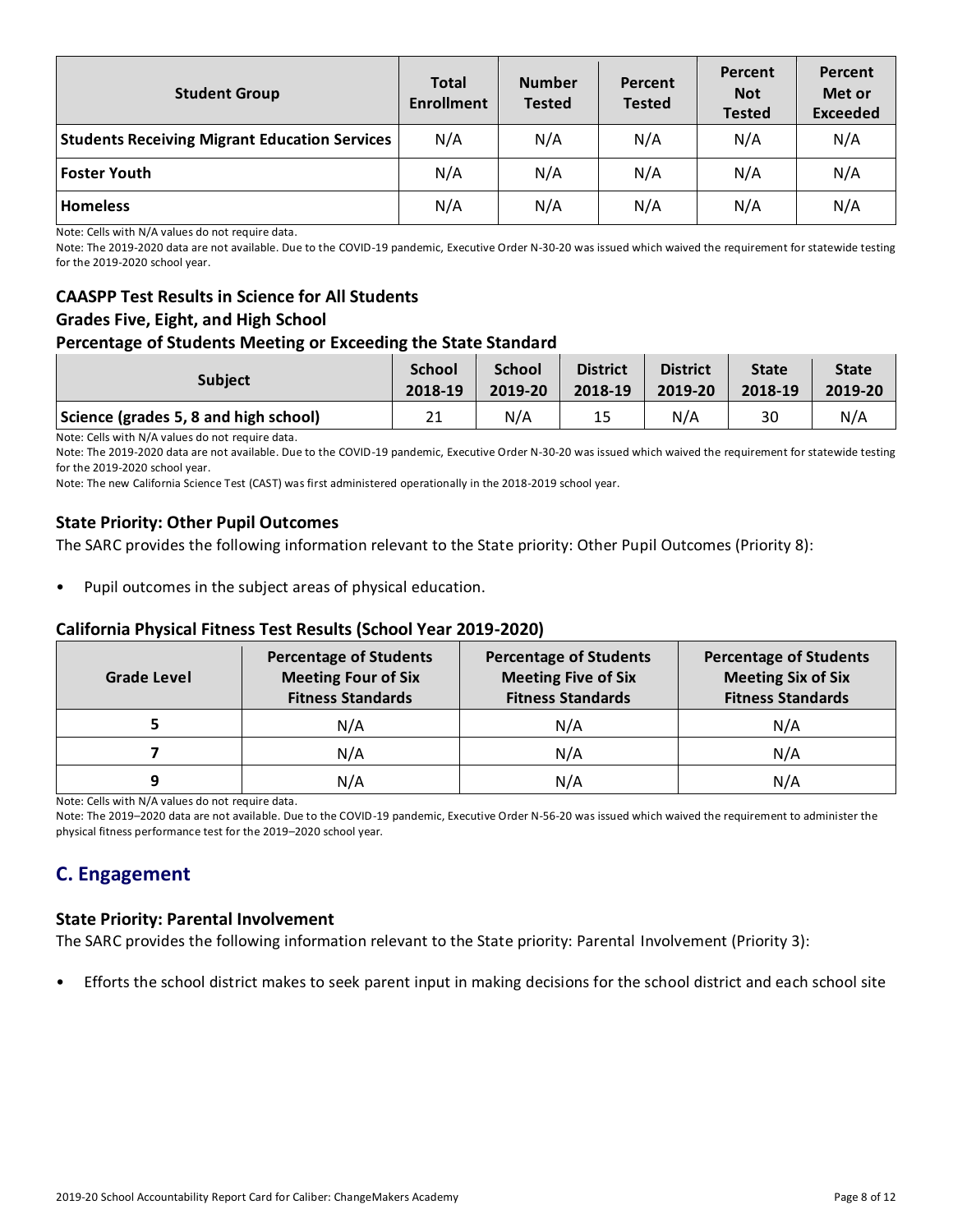# **Opportunities for Parental Involvement (School Year 2020-2021)**

Caliber: ChangeMakers Academy hosts parent education opportunities monthly and has an active Family Connections Committee (FCC). The FCC provides a forum for parents to meet each other, meet with teachers, share ideas with the school administration, and plan events for the school. The group meets on a monthly basis at the school and childcare is provided. Parent Teacher Conferences and Student Led Conferences occur twice a yearMany parents volunteer throughout the school day in the classroom and around campus. Social events such as the Fall Festival, Science Night and Winter Music Concert bring the entire community together. For more information on getting involved with any parent groups at the school, please contact the front office at info@calibercma.org or (707) 563-9827.

### **State Priority: School Climate**

The SARC provides the following information relevant to the State priority: School Climate (Priority 6):

- Pupil suspension rates;
- Pupil expulsion rates; and
- Other local measures on the sense of safety.

### **Suspensions and Expulsions**

### **(data collected between July through June, each full school year respectively)**

| Rate               | <b>School</b><br>2017-18 | <b>School</b><br>2018-19 | <b>District</b><br>2017-18 | <b>District</b><br>2018-19 | <b>State</b><br>2017-18 | <b>State</b><br>2018-19 |
|--------------------|--------------------------|--------------------------|----------------------------|----------------------------|-------------------------|-------------------------|
| <b>Suspensions</b> | 0.0                      | 0.0                      | 8.7                        | 9.1                        | 3.5                     | 3.5                     |
| <b>Expulsions</b>  | 0.0                      | 0.0                      | 0.2                        | 0.2                        | 0.1                     | 0.1                     |

### **Suspensions and Expulsions for School Year 2019-2020 Only**

### **(data collected between July through February, partial school year due to the COVID-19 pandemic)**

| Rate               | <b>School</b><br>2019-20 | <b>District</b><br>2019-20 | <b>State</b><br>2019-20 |
|--------------------|--------------------------|----------------------------|-------------------------|
| <b>Suspensions</b> |                          |                            |                         |
| <b>Expulsions</b>  |                          |                            |                         |

Note: The 2019-2020 suspensions and expulsions rate data are not comparable to prior year data because the 2019-2020 school year is a partial school year due to the COVID-19 crisis. As such, it would be inappropriate to make any comparisons in rates of suspensions and expulsions in the 2019-2020 school year compared to prior years.

# **School Safety Plan (School Year 2020-2021)**

- The school maintains a school and student safety plan and has trained school staff and students on the safety procedures outlined in the plan.
- The school maintains a Covid-19 Safety and response plan and has trained school staff and families on the procedures in the plan, due to the Covid-19 pandemic.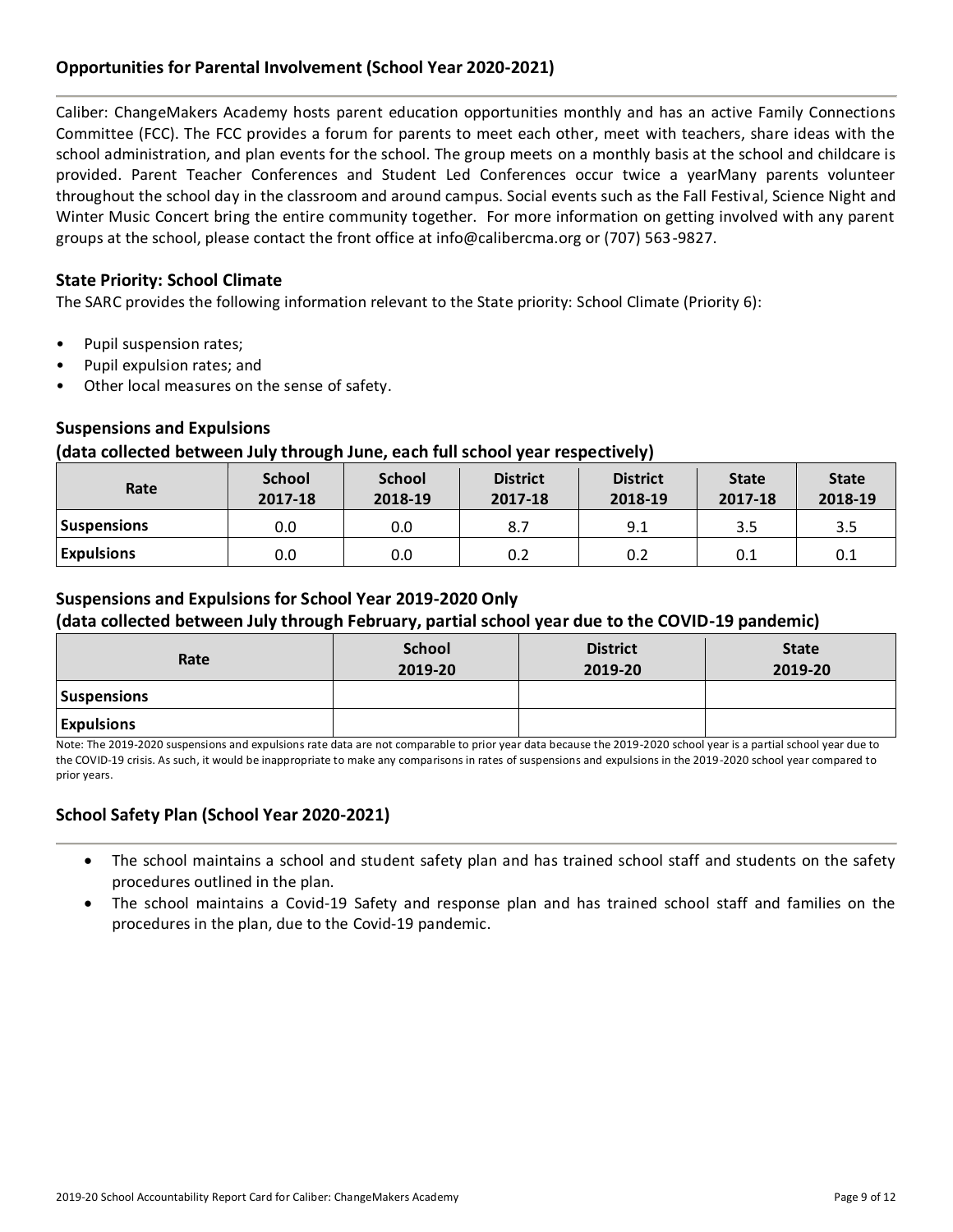This safety plan includes the following:

- School Safety Team
- Annual Safety Goals
- Policies & Procedures
- Child Abuse Policy & Procedure
- Sexual Harassment Policy & Procedure
- Suspension and Expulsion / Due Process
- Dress and Groom Policy
- Employee Security Policy
- Emergency Disaster Procedures & Drills
- Drill Schedules & Report
- Emergency Contact Information
- Procedures for Ingress & Egress
- Emergency Evacuation: Principal's check list
- Emergency Evacuation: Teacher's checklist
- School Site Chain-of-Command Organization Chart
- School Site Evacuation Map
- Off Campus Evacuation Map
- Emergency/Crisis 1st Level Response Protocol

# **D. Other SARC Information**

The information in this section is required to be in the SARC but is not included in the state priorities for LCFF.

| Grade<br>Level          | Average<br><b>Class</b><br><b>Size</b> | # of<br><b>Size</b><br>$1 - 20$ | # of<br> Classes* Classes* Classes* <br><b>Size</b><br>21-32 | # of<br><b>Size</b><br>$33+$ | 2017-18 2017-18 2017-18 2017-18 2018-19 2018-19 2018-19 2018-19 2019-20 2019-20 2019-20 2019-20 2019-20<br><b>Average</b><br><b>Class</b><br><b>Size</b> | # of<br> Classes* Classes* Classes* <br><b>Size</b><br>$1 - 20$ | # of<br><b>Size</b><br>$21 - 32$ | # of<br><b>Size</b><br>$33+$ | Average<br><b>Class</b><br><b>Size</b> | # of<br> Classes* Classes* Classes*<br><b>Size</b><br>$1 - 20$ | # of<br><b>Size</b><br>$21 - 32$ | # of<br><b>Size</b><br>$33+$ |
|-------------------------|----------------------------------------|---------------------------------|--------------------------------------------------------------|------------------------------|----------------------------------------------------------------------------------------------------------------------------------------------------------|-----------------------------------------------------------------|----------------------------------|------------------------------|----------------------------------------|----------------------------------------------------------------|----------------------------------|------------------------------|
| К                       | 22                                     | 1                               | 4                                                            |                              | 25                                                                                                                                                       | 2                                                               | 8                                |                              | 24                                     | 1                                                              | 4                                |                              |
| 1                       | 25                                     |                                 | 4                                                            |                              | 24                                                                                                                                                       | 1                                                               | 7                                |                              | 53                                     |                                                                |                                  | 4                            |
| $\overline{2}$          | 25                                     |                                 | $\mathcal{P}$                                                |                              | 24                                                                                                                                                       |                                                                 | 8                                |                              | 49                                     |                                                                |                                  | 4                            |
| $\overline{\mathbf{3}}$ | 17                                     |                                 | 2                                                            |                              | 25                                                                                                                                                       |                                                                 | 4                                |                              | 52                                     |                                                                |                                  | 4                            |
| 4                       | 26                                     |                                 | $\mathcal{P}$                                                |                              | 25                                                                                                                                                       |                                                                 | 4                                |                              | 56                                     |                                                                |                                  |                              |
| 5                       |                                        |                                 |                                                              |                              | 26                                                                                                                                                       |                                                                 | 4                                |                              | 50                                     |                                                                |                                  |                              |
| 6                       | 24                                     |                                 | 3                                                            |                              | 30                                                                                                                                                       |                                                                 | 18                               |                              | 48                                     |                                                                | 4                                | 8                            |

# **Average Class Size and Class Size Distribution (Elementary)**

\*Number of classes indicates how many classes fall into each size category (a range of total students per class).

\*\* "Other" category is for multi-grade level classes.

# **Ratio of Pupils to Academic Counselor (School Year 2019-2020)**

| TH.<br>''''          | Ratio |
|----------------------|-------|
| Academic Counselors* |       |

\*One full time equivalent (FTE) equals one staff member working full time; one FTE could also represent two staff members who each work 50 percent of full time.

# **Student Support Services Staff (School Year 2019-2020)**

| <b>Title</b>                                                  | Number of FTE*<br><b>Assigned to School</b> |
|---------------------------------------------------------------|---------------------------------------------|
| Counselor (Academic, Social/Behavioral or Career Development) |                                             |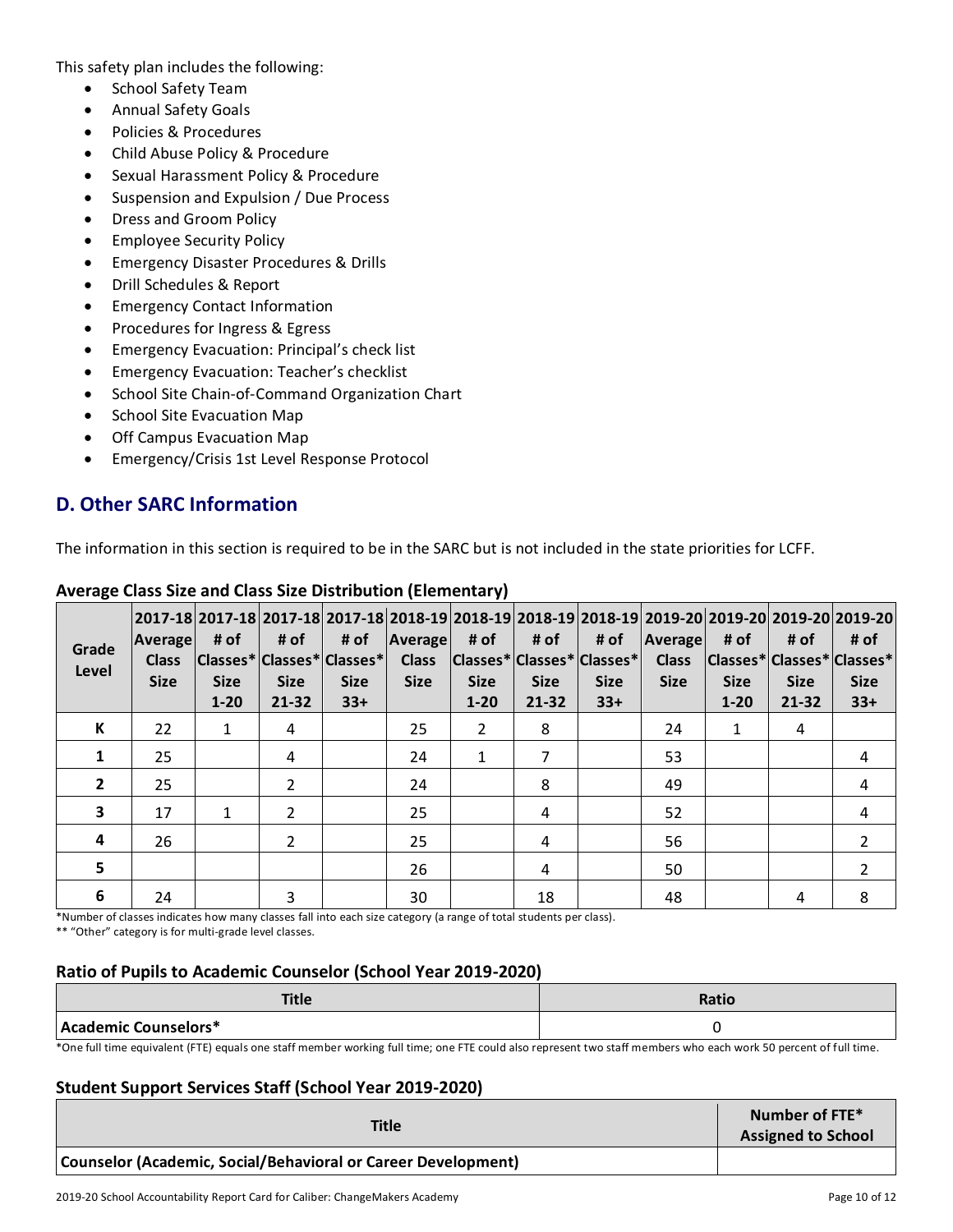| <b>Title</b>                                    | Number of FTE*<br><b>Assigned to School</b> |
|-------------------------------------------------|---------------------------------------------|
| Library Media Teacher (Librarian)               |                                             |
| Library Media Services Staff (Paraprofessional) |                                             |
| Psychologist                                    | 2.5                                         |
| <b>Social Worker</b>                            |                                             |
| <b>Nurse</b>                                    |                                             |
| Speech/Language/Hearing Specialist              |                                             |
| <b>Resource Specialist (non-teaching)</b>       |                                             |
| Other                                           | 6                                           |

\*One Full Time Equivalent (FTE) equals one staff member working full time; one FTE could also represent two staff members who each work 50 percent of full time.

# **Expenditures Per Pupil and School Site Teacher Salaries (Fiscal Year 2018-2019)**

| Level                                                                                                                  | <b>Total</b><br><b>Expenditures</b><br><b>Per Pupil</b> | <b>Expenditures</b><br><b>Per Pupil</b><br>(Restricted) | <b>Expenditures</b><br><b>Per Pupil</b><br>(Unrestricted) | Average<br><b>Teacher</b><br><b>Salary</b> |
|------------------------------------------------------------------------------------------------------------------------|---------------------------------------------------------|---------------------------------------------------------|-----------------------------------------------------------|--------------------------------------------|
| <b>School Site</b>                                                                                                     | 11,603                                                  | 2,379                                                   | 9,224                                                     | 60,076                                     |
| <b>District</b>                                                                                                        | N/A                                                     | N/A                                                     | 9,224                                                     | \$71,263                                   |
| <b>Percent Difference - School Site and District</b>                                                                   | N/A                                                     | N/A                                                     | 0.0                                                       | $-17.0$                                    |
| <b>State</b>                                                                                                           | N/A                                                     | N/A                                                     | \$7,750                                                   | \$84,577                                   |
| <b>Percent Difference - School Site and State</b><br><b>ALCOHOLOGYPT CONTACT AND ALCOHOLOGY CONTACT AND ALCOHOLOGY</b> | N/A                                                     | N/A                                                     | 17.4                                                      | $-33.9$                                    |

Note: Cells with N/A values do not require data.

# **Types of Services Funded (Fiscal Year 2019-2020)**

At Caliber we provide a range of services to support student achievement. Students demonstrating academic need have an extended school day with targeted intervention instruction by the credentialed teaching team. Personalized, adaptive software serves to support students who need remediation. Daily targeted small group instruction led by teachers and instructional assistants ensures that students are exposed to relevant, data-driven content in a setting conducive to rapid growth. Academic support is included in the school sponsored after school program. A robust RTI program provides access to highly specialized interventions to general education students. Students experience a wide range of field trip and elective courses.

### **Teacher and Administrative Salaries (Fiscal Year 2018-2019)**

| Category                                      | <b>District</b><br>Amount | <b>State Average</b><br><b>For Districts</b><br>In Same Category |
|-----------------------------------------------|---------------------------|------------------------------------------------------------------|
| <b>Beginning Teacher Salary</b>               | \$47,745                  | \$52,484                                                         |
| <b>Mid-Range Teacher Salary</b>               | \$67,760                  | \$81,939                                                         |
| <b>Highest Teacher Salary</b>                 | \$86,038                  | \$102,383                                                        |
| <b>Average Principal Salary (Elementary)</b>  | \$105,601                 | \$129,392                                                        |
| <b>Average Principal Salary (Middle)</b>      | \$109,825                 | \$136,831                                                        |
| <b>Average Principal Salary (High)</b>        | \$118,746                 | \$147,493                                                        |
| <b>Superintendent Salary</b>                  | \$236,768                 | \$254,706                                                        |
| <b>Percent of Budget for Teacher Salaries</b> | 27.0                      | 34.0                                                             |